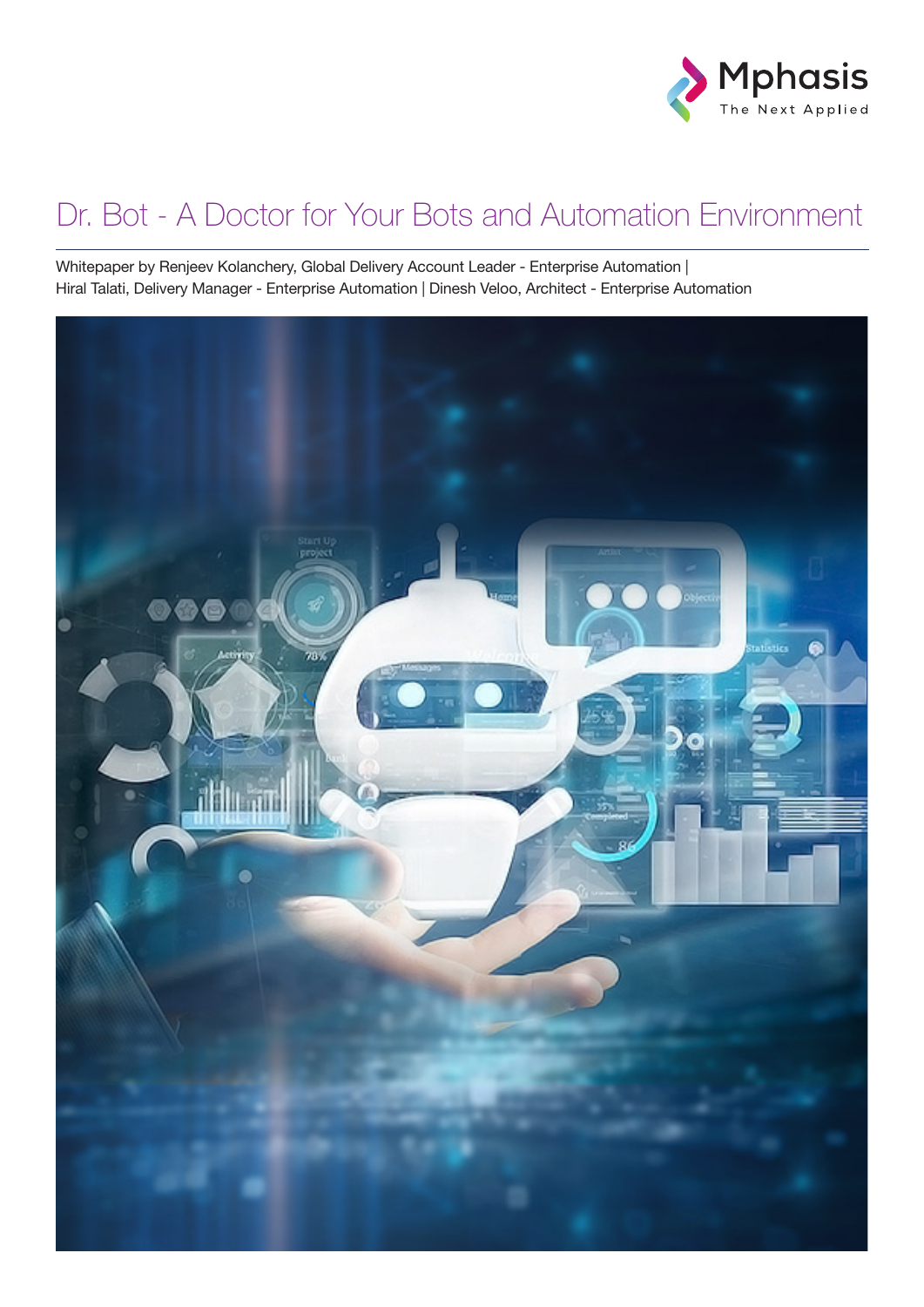### **Contents**

| 1. Real-world Challenges in Managing RPA Bots in Production                    |                |
|--------------------------------------------------------------------------------|----------------|
| 2. Introducing Dr. Bot - A Doctor for Your RPA Bots and Automation Environment | 1              |
| 3. Dr. Bot Applications and Use Cases                                          | $\overline{2}$ |
| 4. Value Delivered by Dr. Bot                                                  | $\overline{2}$ |
| 6. Authors                                                                     | 5              |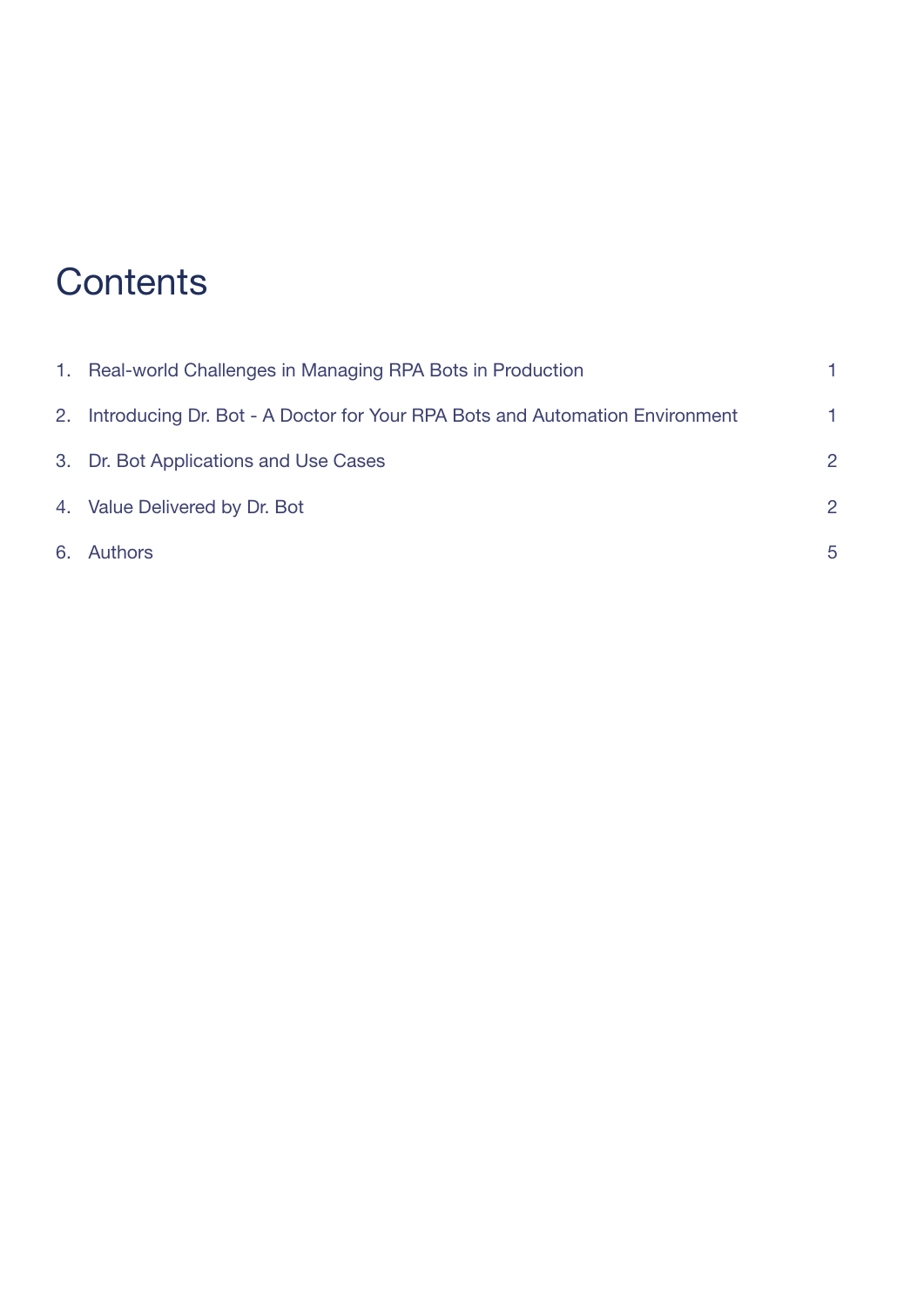1.

# Real-world Challenges in Managing RPA Bots in Production

As Robotic Process Automation technology advances to include Artificial Intelligence through Machine Learning algorithms powered by the vast amounts of data residing within the enterprise, enterprises also need to manage the multitudes of RPA bots that have brought in efficiencies and automated many human activities. Many enterprises have hundreds of bots in their ecosystem. Man and machine work alongside to power the efficiencies. As the RPA bots become the digital workforce in the enterprise, the need arises to manage the digital workforce efficiently and thus the birth of a bot that would manage the bots and extend the savings for the enterprise.

To deploy automation is one thing, and it's another to properly manage the performance and configuration of that automation through its lifecycle. Let's think of RPA bots as a newborn baby whom we bring to life, give birth to, train, teach and keep supporting and helping them as they start their execution journey. We enhance and educate them on the processes as they keep growing.

During the lifecycle of the RPA bot, many factors can change including the environment and the features within the automation. While the automation will still work, it may not be the best one over time, producing the expected results from the business perspective. How do you know that the automation you deployed last year is the best this year? How do you know that your automation is compliant with the latest product version or enhancement? How do you know that your automation or RPA environment can scale for the future? Release and configuration management provide methods to identify potential manufacturer-recommended product enhancements that can be applied in production and deploy those changes in a systematic manner. Enhancements and patches are applied through change control to ensure the most secure, stable and the compliant product is in place, but how do we perform release and configuration management to automation in production? How do we take care of business SLAs that are managed and maintained? Leadership is provided with the required data/details they want. ROIs are met and automation is providing the required value addition to the overall business delivery.

# $2<sub>-</sub>$

## Introducing Dr. Bot - A Doctor for Your RPA Bots and Automation Environment

Introducing Dr. Bot, a bot that manages all the bots on the farm, a bot that learns and develops, nurtures and shepherds the multitude of bots deployed at the enterprise. Dr. Bot essentially automates the automation lifecycle.

It helps to proactively manage the RPA underlying infrastructure, applications in scope and RPA ecosystem as a whole, ensuring reduction in human efforts, reducing human errors, SLA violations and providing real-time insights to both business and technical teams on how the RPA ecosystem is performing. It helps increase both tangible and non-tangible benefits, improving the overall efficiency of RPA.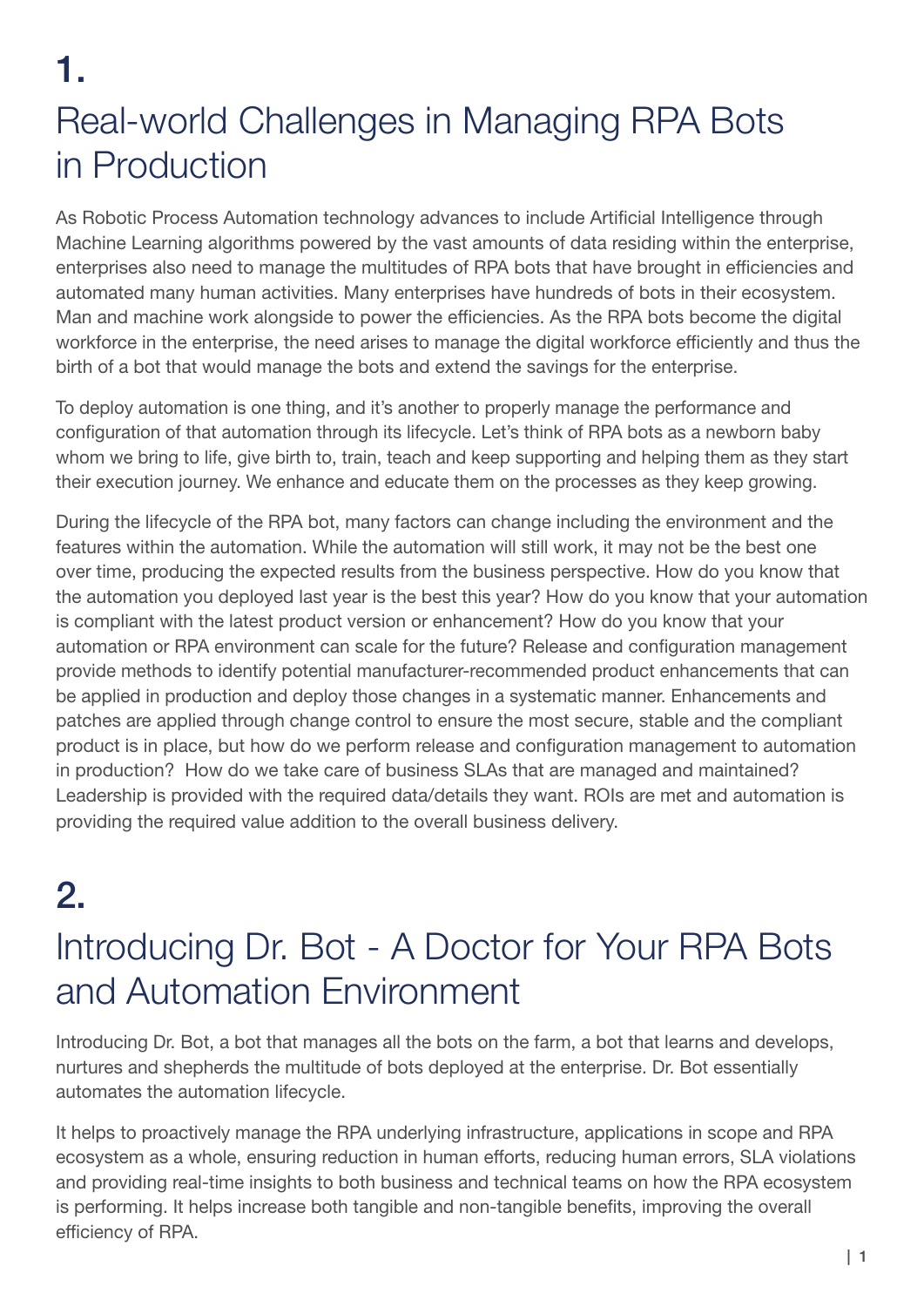# 3. Dr. Bot Applications and Use Cases

While RPA has seen tremendous growth in terms of adoption, scaling and managing the deployed bots in production remains a challenge. There are many factors to it and managing the digital workforce is one of them. As organizations scale their digital workforce, managing becomes very difficult and often leads to SLA violations. Adding dedicated operation teams overall reduces the ROIs. RPA production support teams spend quality time monitoring, maintaining and analyzing failures. Managing and maintaining the underlying applications manually for basic tasks is more time-consuming and increases the required efforts overall. Maintaining basic tasks (repetitive in nature) at times is prone to misses and human errors. Additionally managing, monitoring and taking corrective actions related to underlying infrastructure adds up to the overall efforts.

Managing automation is a challenging task and the manual effort grows with the onboarding of newly-designed automation; however, the solution lies in the problem itself. Automating the various tasks involved in automation management can reduce the hours of manual efforts, improve the overall efficiency of automation and help realize better ROIs.

Dr. Bot is a concept of highly-customizable Super Bot, comprising various traditional and intelligent automation techniques along with a web-based interface to help manage the growing digital workforce and overcome the shortcomings of RPA tools. It empowers the teams to manage their automation better while providing necessary insights to business leaders to understand how RPA is helping the organization.

Below are the key areas where Dr. Bot can help to overcome the mentioned shortcomings -



## 4. Value Delivered by Dr. Bot

Given below are some statistics and benefits of Dr. Bot. It is evident from this that it is beneficial to have Dr. Bot as part of the RPA ecosystem, post deployment of bots into production.

- Improve bot efficiency: 18-23%
- Reduction on exception: > 12-19%
- Better bot utilization: ~12-23%
- Faster turnaround making bot more efficient and capable to intake larger volumes: 11-21%
- Reduction in human efforts leading to increase in ROIs: ~27K/month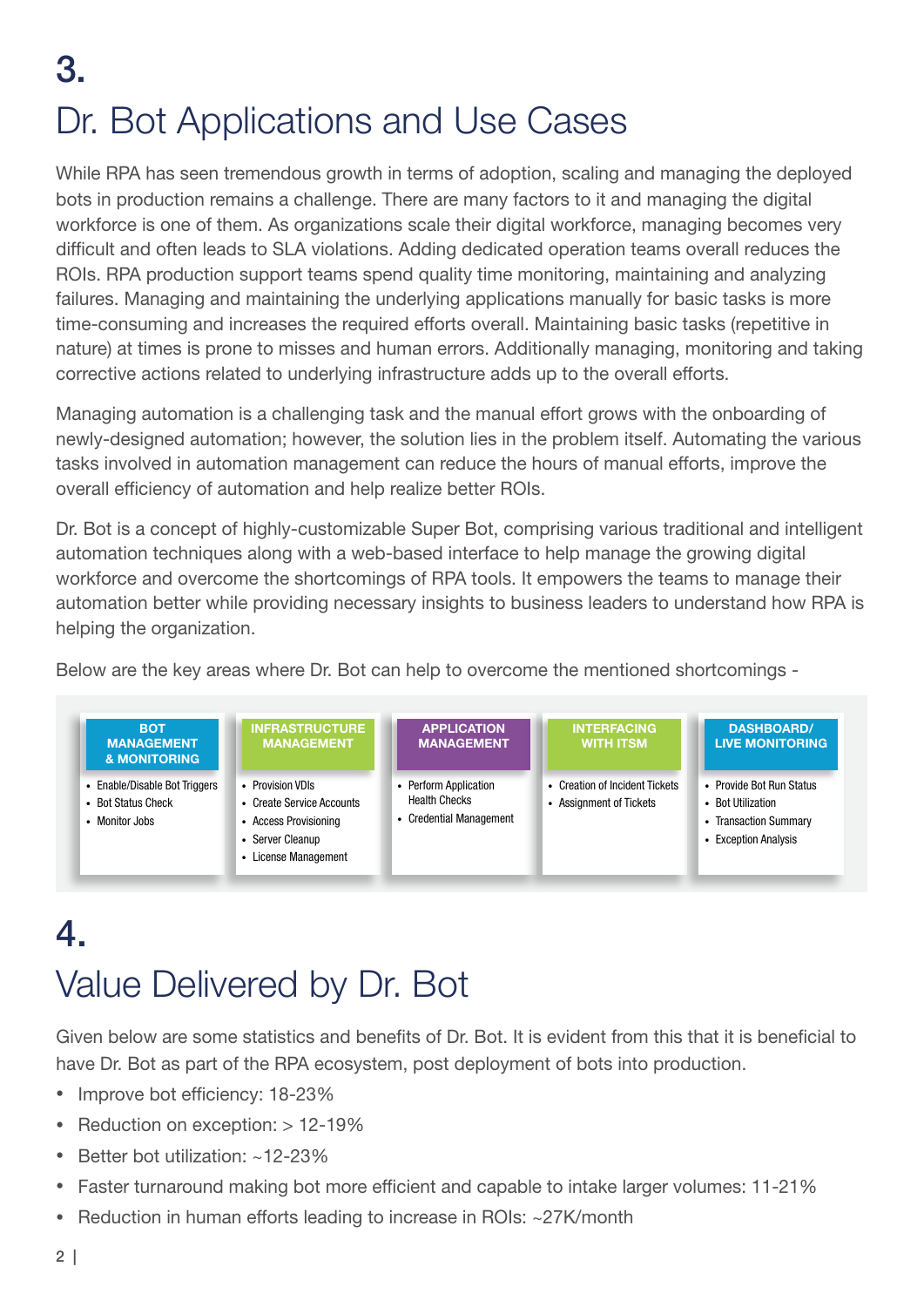

*\*Average savings measured over FY21*

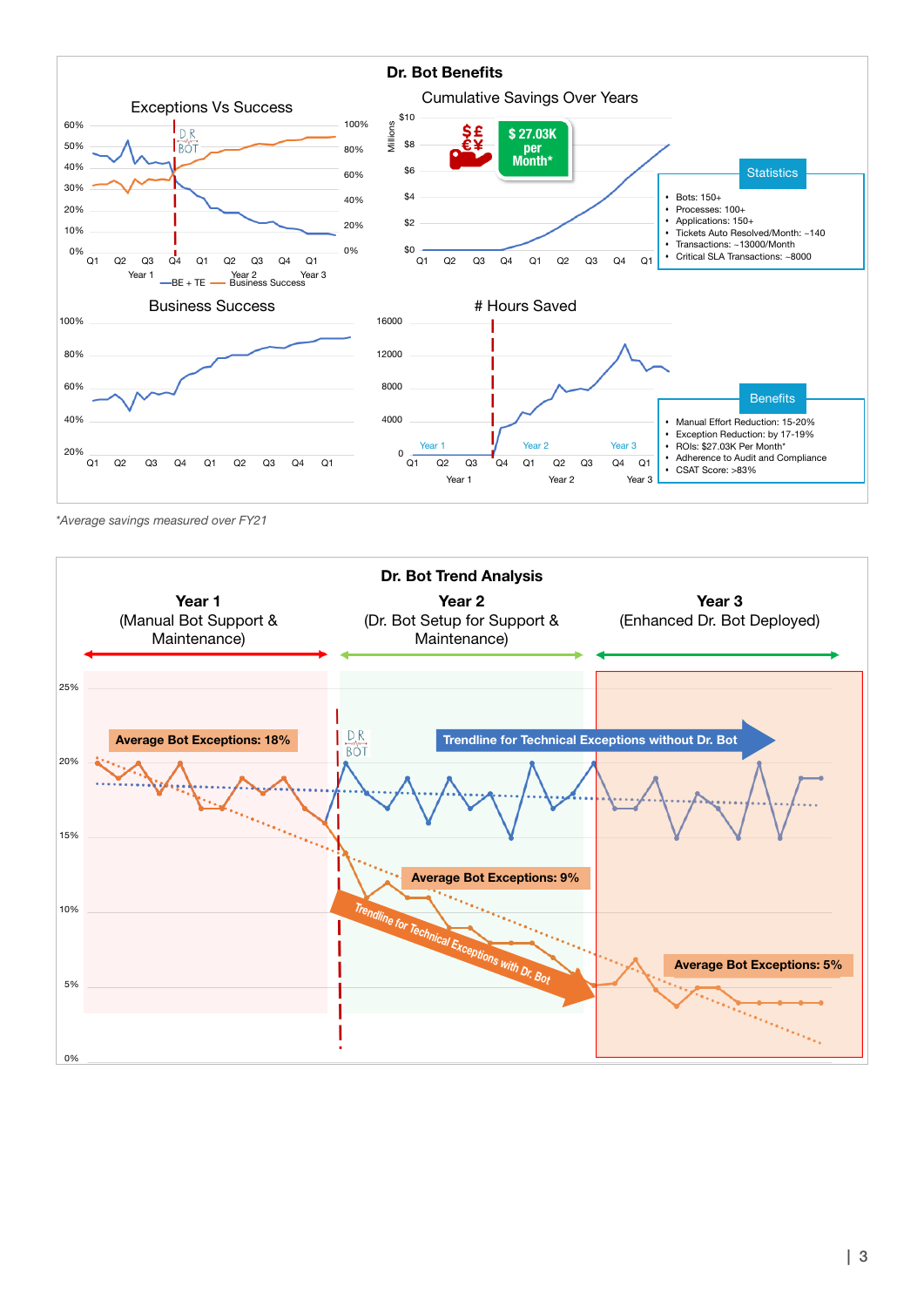